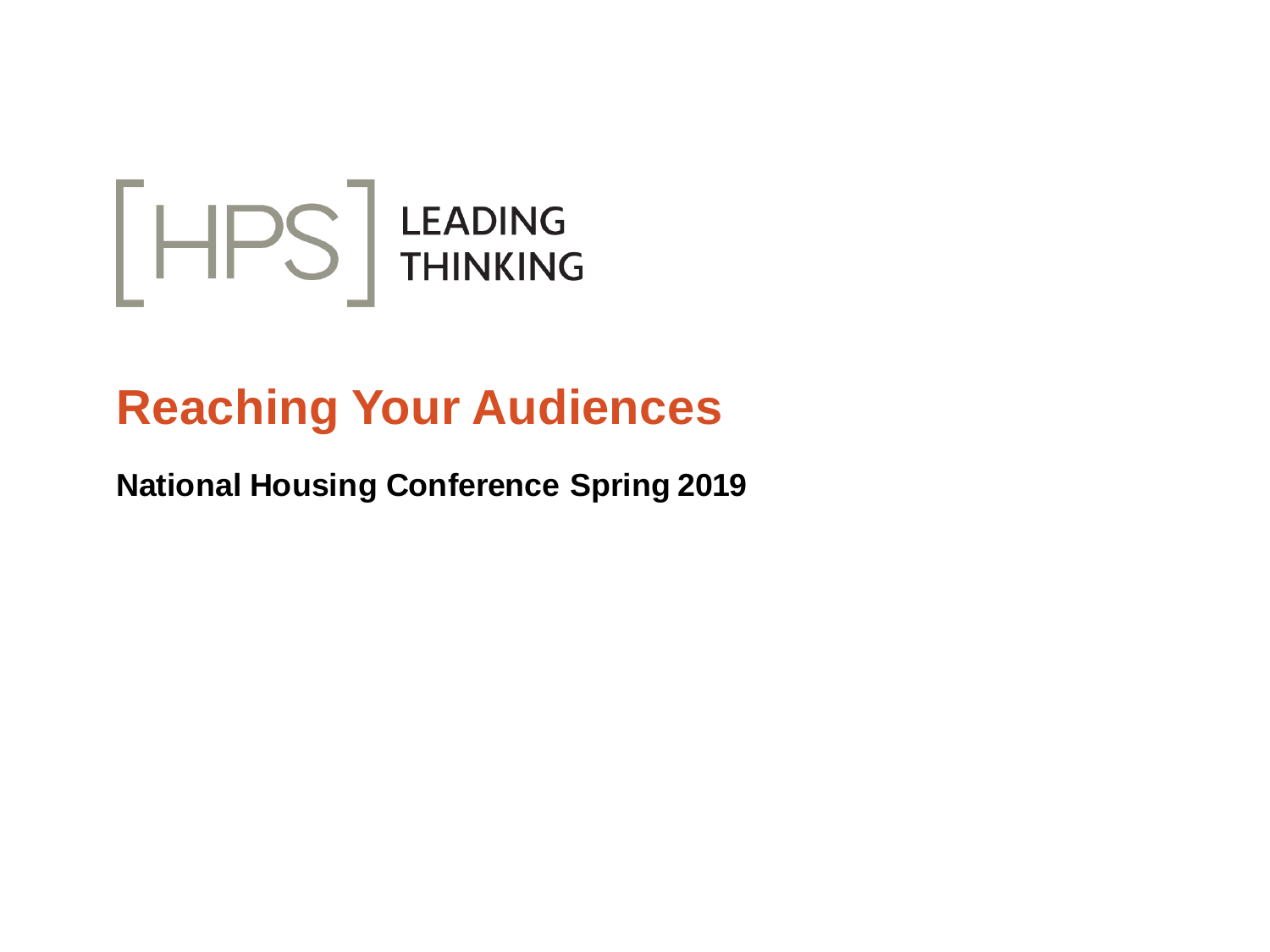## **Stakeholder Mapping Is The Critical First Step Prior To Conducting A Digital Campaign**

### **Stakeholder Mapping**

Until you identify key stakeholder details, you can't make smart decisions about digital platforms and audience targeting.

Stakeholder mapping lets you know:

- **Who you are trying to reach**
- **What your audience cares most about**
- **How to most effectively reach them**

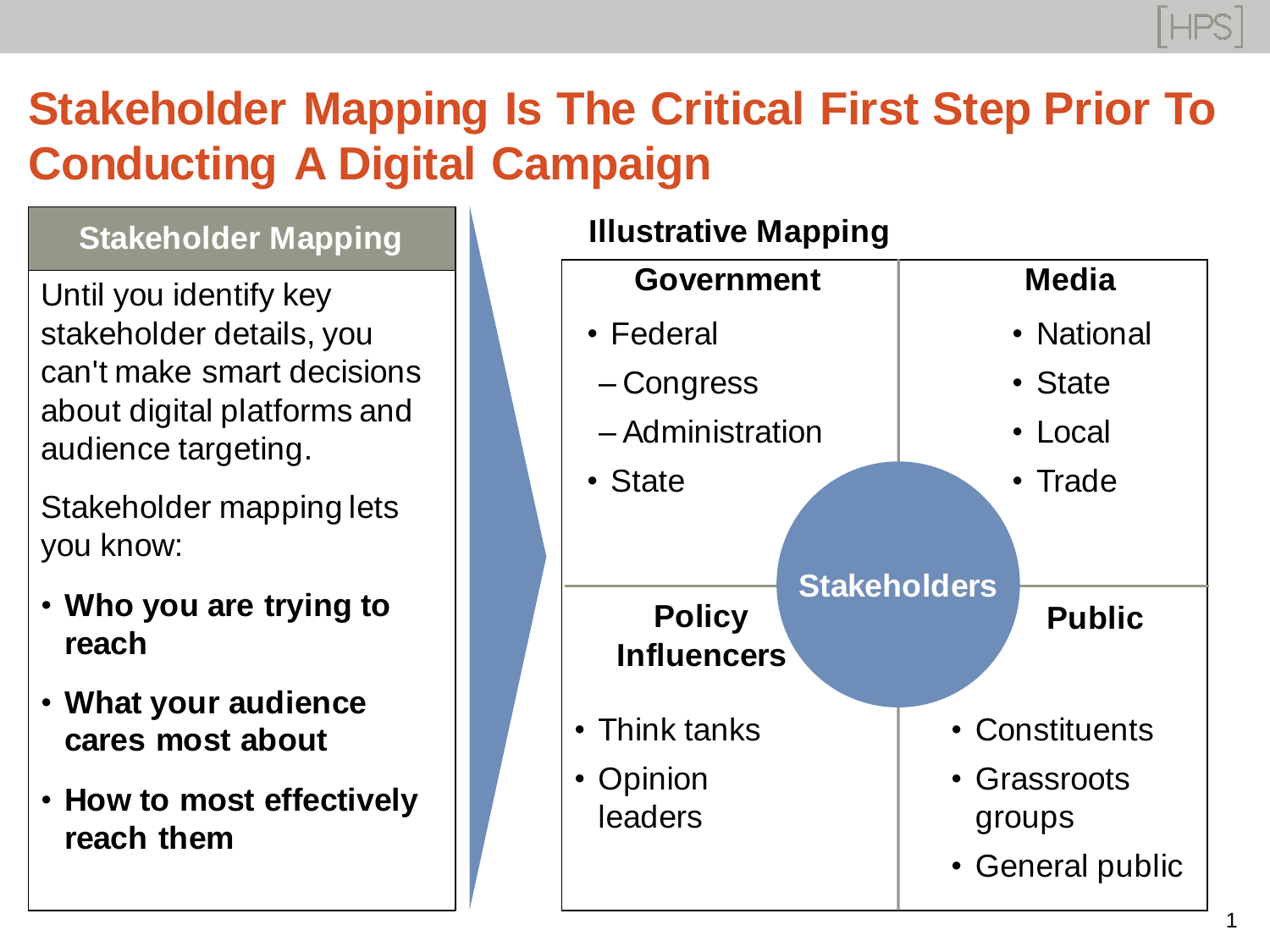

## **Digital Campaigns Are A Key Part Of The Communications Toolkit**

Digital campaigns can be:

- **Highly customizable**
- **Cost-effective**
- **Tailored to sophistication of target audience**

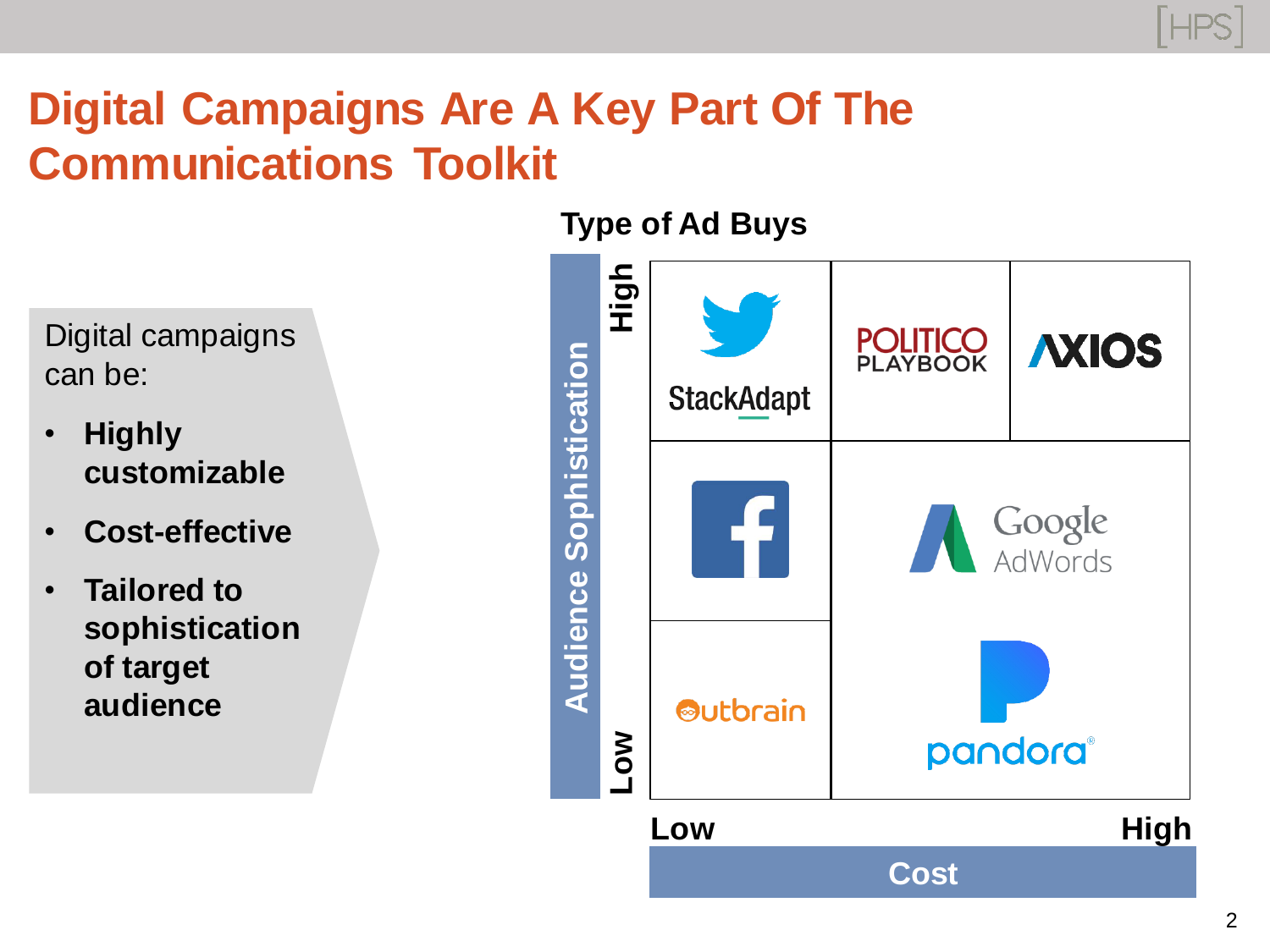# **Digital Channels Allow For Granular Targeting And Real-Time Content Optimization**

### **Audience Targeting**

- Digital advertising allows for **granularity in targeting**
- Digital platforms allow you to reach **a wide range of audiences**
- Targeting allows you to **tailor content**

**When combined, targeting and optimization turn digital advertising into a nimble and results-oriented communications platform**

### **Content Optimization**

- Digital platforms provide **near-instant feedback**
- Digital campaigns can be optimized through **A/B testing**
- Constant feedback allows you to **refine and improve content**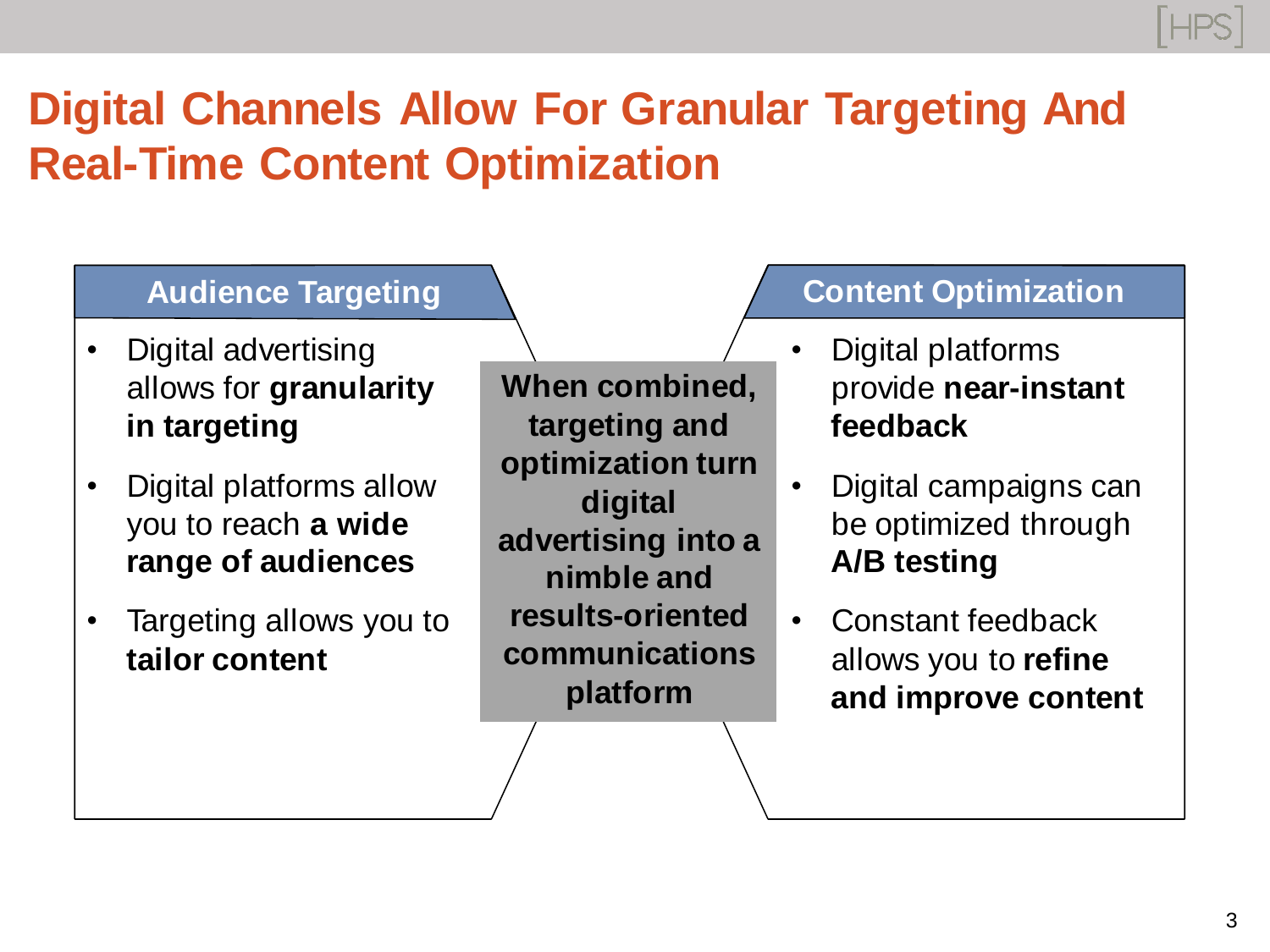# **Executing Targeted Digital Advertising Can Support And Amplify Outreach Efforts To Desired Audiences**

| <b>Facebook</b>                                                                                                                  | <b>YouTube</b>                                                                        | <b>Twitter</b>                                                                                                                        | <b>Google AdWords</b>                                                                                                 |
|----------------------------------------------------------------------------------------------------------------------------------|---------------------------------------------------------------------------------------|---------------------------------------------------------------------------------------------------------------------------------------|-----------------------------------------------------------------------------------------------------------------------|
| <b>Purpose</b><br>Convey whole<br>thoughts and<br>messages                                                                       | <b>Purpose</b><br>Explain issues or<br>share stories in an<br>engaging way            | <b>Purpose</b><br>Boost engagement<br>$\bullet$<br>using relevant<br>hashtags,<br>graphics, or<br>interactives                        | <b>Purpose</b><br>Reach audiences<br>$\bullet$<br>searching for<br>specific topics                                    |
| <b>Reach</b><br>Great for reaching<br>$\bullet$<br>broad audiences<br>and grassroots;<br>used for driving<br>petition signatures | <b>Reach</b><br>You can reach a<br>broad audience or<br>target grassroot<br>audiences | <b>Reach</b><br>Good for directly<br>$\bullet$<br>contacting<br>lawmakers,<br>reaching reporters,<br>and engaging with<br>influencers | <b>Reach</b><br>Allows you to<br>$\bullet$<br>reach broad<br>audiences who are<br>interested in a<br>particular topic |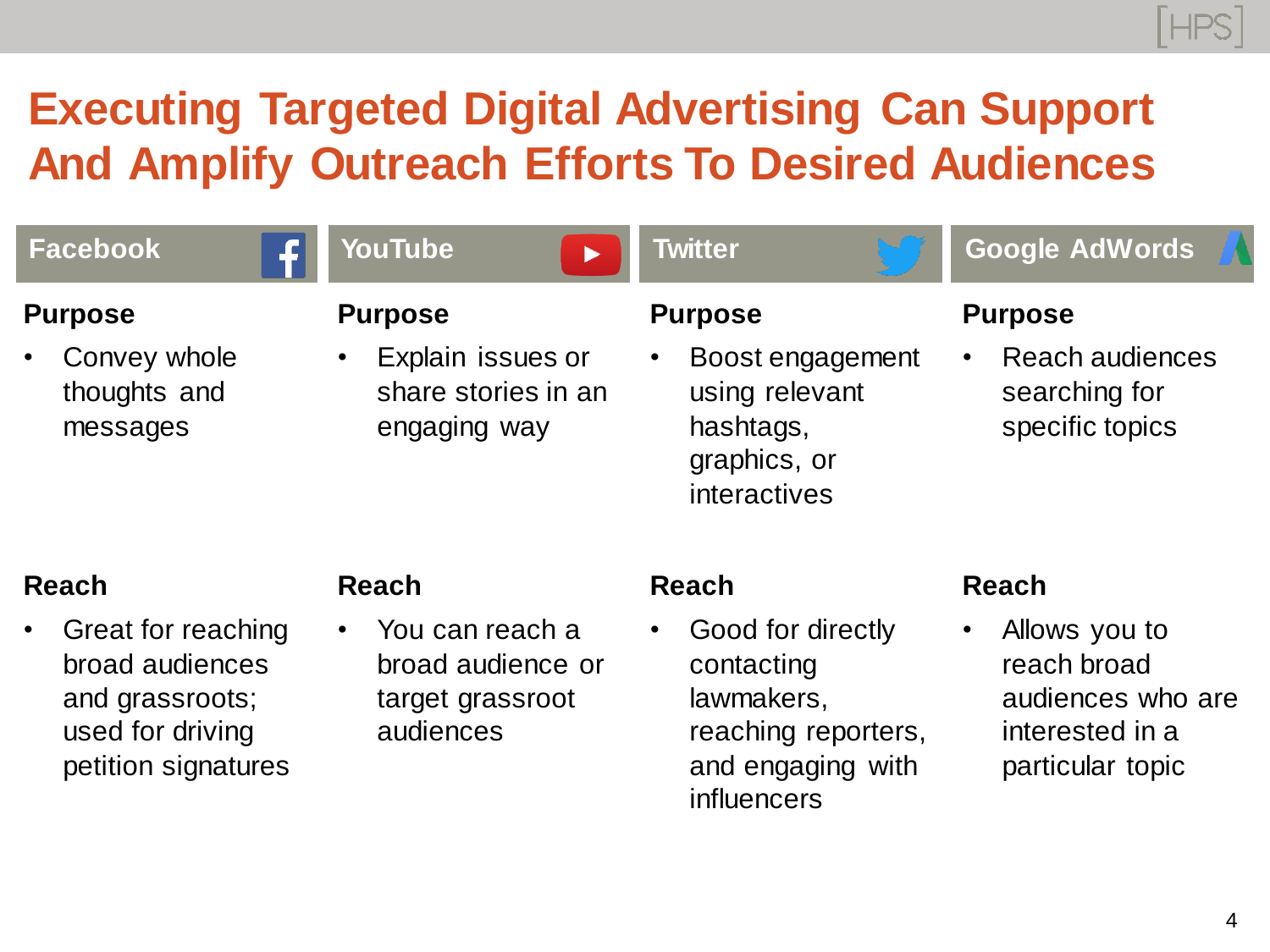# **Define Your Metrics Of Success Before Executing A Digital Campaign**

### **Potential Metrics**

- **Impressions**
- Engagement with posts
	- Engagement rate (likes, RT, etc.)
	- Click-throughs
	- Average cost per click
	- Engagement with graphic or interactive (if any)
	- Engagement rate
	- Conversions
- Hashtag usage
- Number of grassroots/grasstops engagements

**Together, these measures of efficacy and success will allow you to continually refine tactics and implement feedback in real time for the best outcomes.**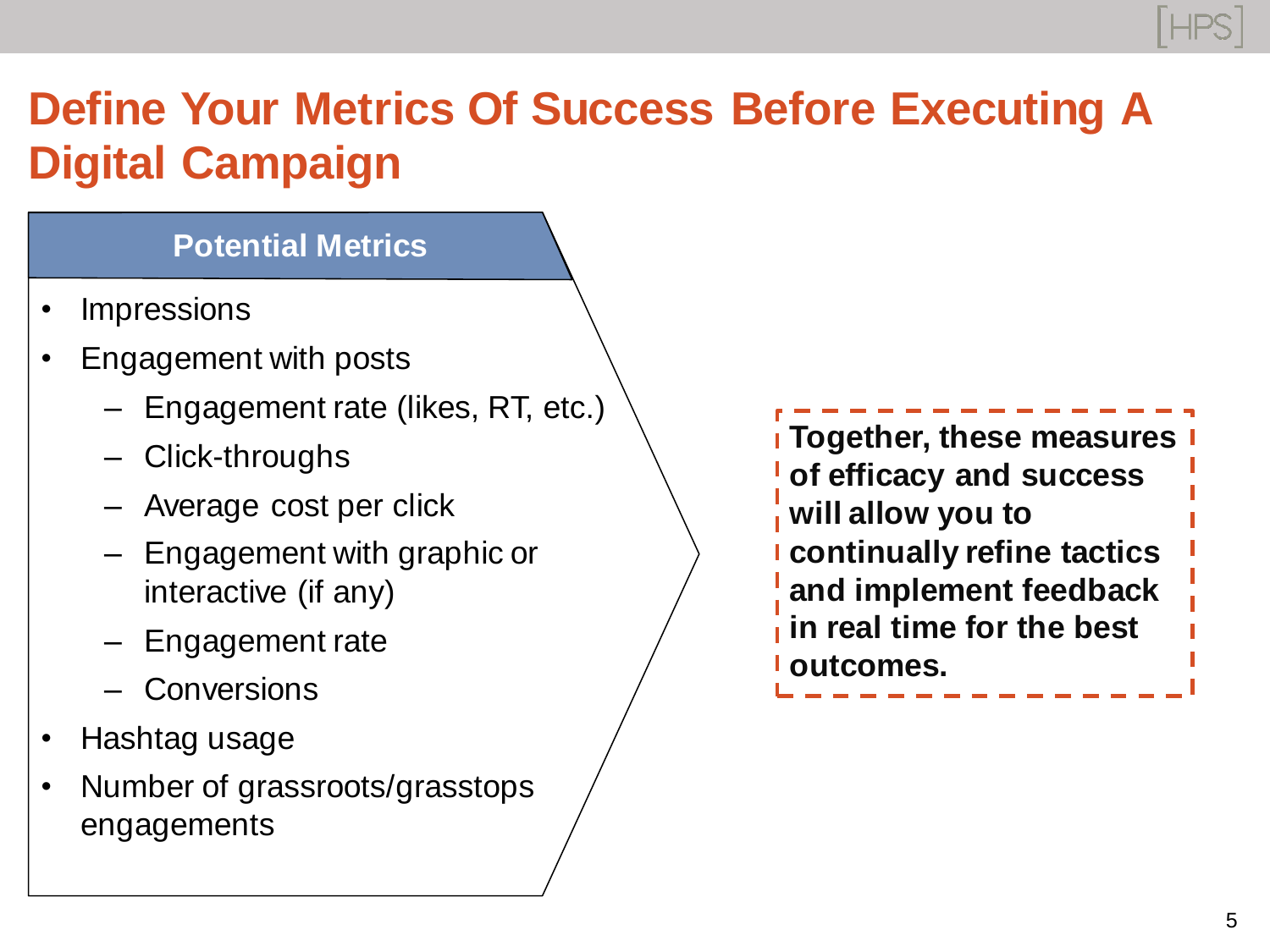# **Using Metrics Can Help You Continuously Optimize And Track The Success Of Your Campaign**

#### **Prepare**

Identify desired engagement metrics

#### **Impact**

- Use metrics to gauge
	- effectiveness and
	- adjust accordingly

#### **Refine**

- Use metrics to gauge effectiveness and adjust accordingly
- A/B test everything so you can optimize the campaign

#### **Activate**

• Begin digital campaign and test core messages with lowcost social and digital advertising to gauge audience interest and engagement

#### **Evaluate**

• Assess and record predetermined metrics